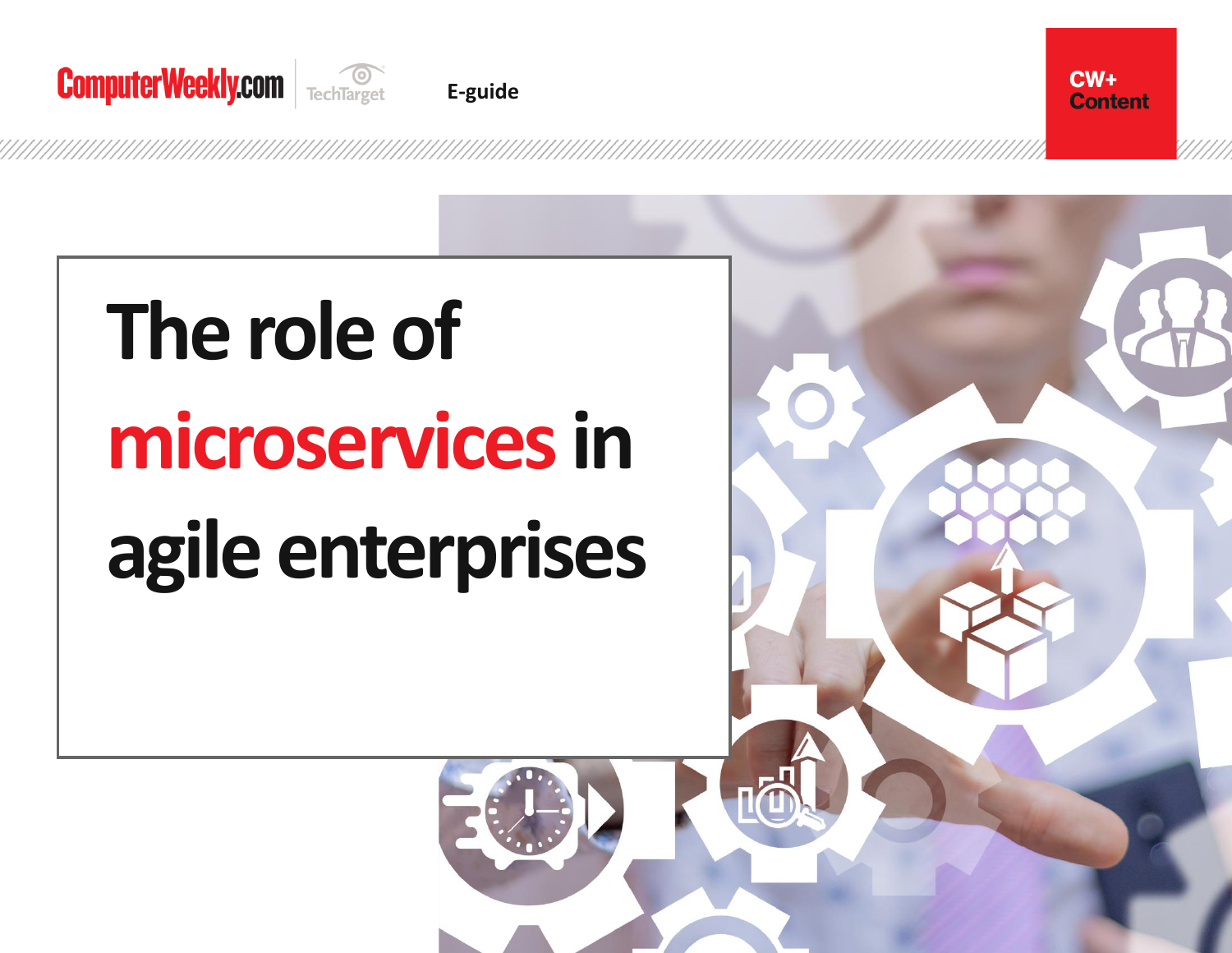#### **In this e-guide**

- [Microservices: What enterprises](#page-2-0)  [need to know](#page-2-0)
- [How containerisation helps VW](#page-7-0)  [develop car software](#page-7-0)
- [Preparing for enterprise-class](#page-11-0)  [containerization](#page-11-0)

## 

**Over the course of the past decade, enterprises have looked to introduce more flexibility and agility into their software development processes, so they can responsively adapt their products and services in the face of changing consumer demand.** 

**This has seen many organisations take steps to reinvent their monolithic application stacks by embracing the concepts of cloud-native computing, containers, agile software development, DevOps, and microservices.**

**Where microservices is concerned, this involves creating applications that are composed of multiple, independently-deployable services that communicate with each other, and that allow for the application as a whole to be updated in a piecemeal and iterative way.**

**It is an approach to software development that brings with it a lot of advantages, such as making it easier for organisations to scale up or down their applications in response to changing demand, while also reducing the risk of downtime caused by total app failures.**

**In this e-guide, we take a closer look at the latest thinking about microservices, from a pros and cons perspective, while also shining a**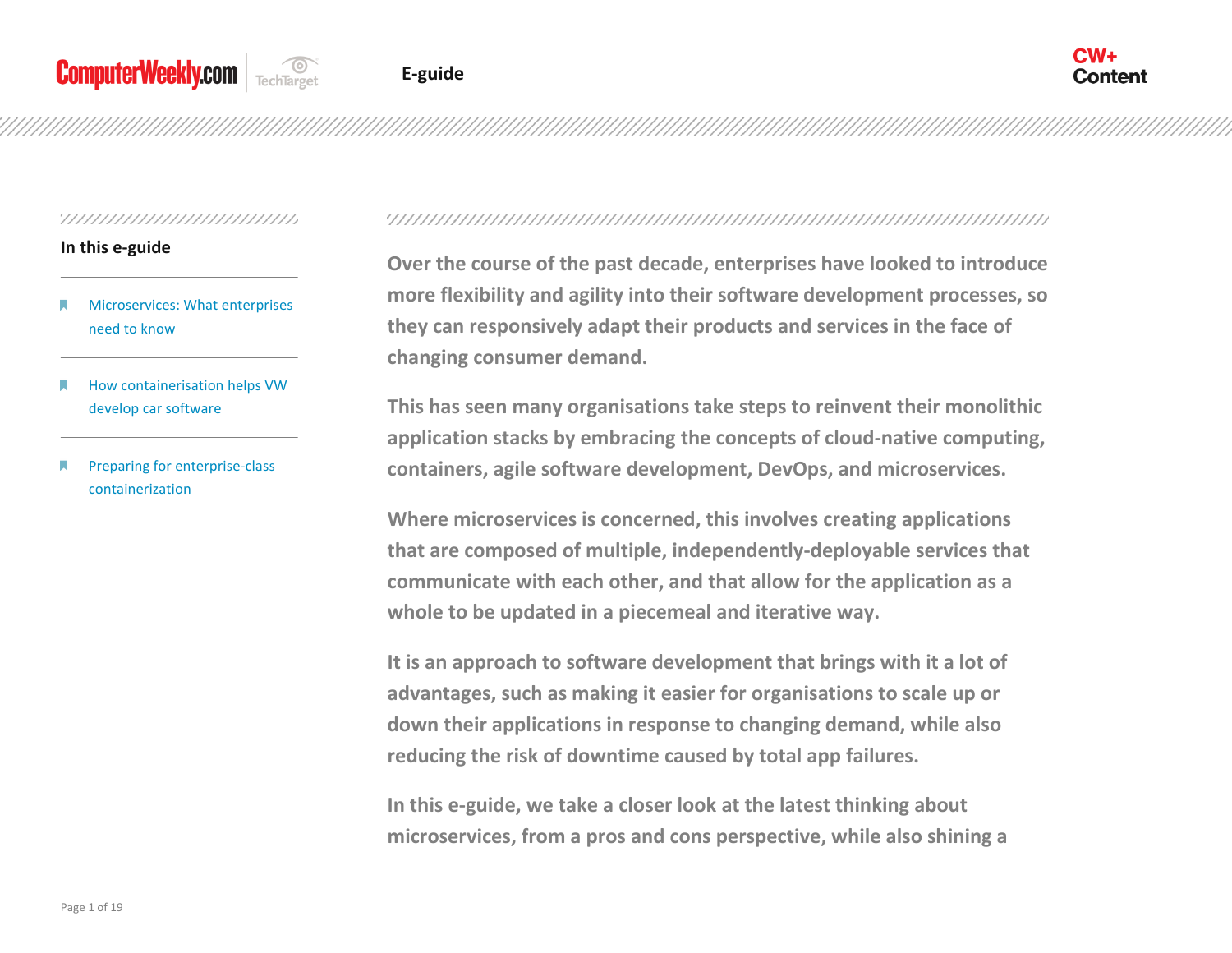

#### 

#### **In this e-guide**

- [Microservices: What enterprises](#page-2-0)  [need to know](#page-2-0)
- [How containerisation helps VW](#page-7-0)  [develop car software](#page-7-0)
- [Preparing for enterprise-class](#page-11-0)  [containerization](#page-11-0)

**light on the other aspects of agile computing that enterprises need to know about as their digital transformations gather steam.** 

<span id="page-2-0"></span>

# **Microservices: What enterprises need to know**

Daniel Robinson,

Microservices is an approach to software development that has seen a rising tide of interest over the last decade or so, going hand-in-hand with other trends such as cloud-native, agile development and, most notably, the use of containers as a vehicle for deploying software components.

Adoption o[f microservices](https://searchapparchitecture.techtarget.com/definition/microservices) has been increasing over the past several years. [A survey](https://www.oreilly.com/radar/microservices-adoption-in-2020/)  [carried out by O'Reilly in 2020](https://www.oreilly.com/radar/microservices-adoption-in-2020/) of over 1,500 organisations found that only about a quarter were not using microservices at all. Of the 75% that were, only about 10% had been using them for more than five years, which means the majority have taken the plunge with microservices during the past few years.

Microservices is not a specific technology, but instead is a style of software architecture and an approach to designing applications and services. Instead of creating an application as a single monolithic entity, the microservices approach is to break down the required functionality into a collection of smaller, independently deployable services that communicate with each other.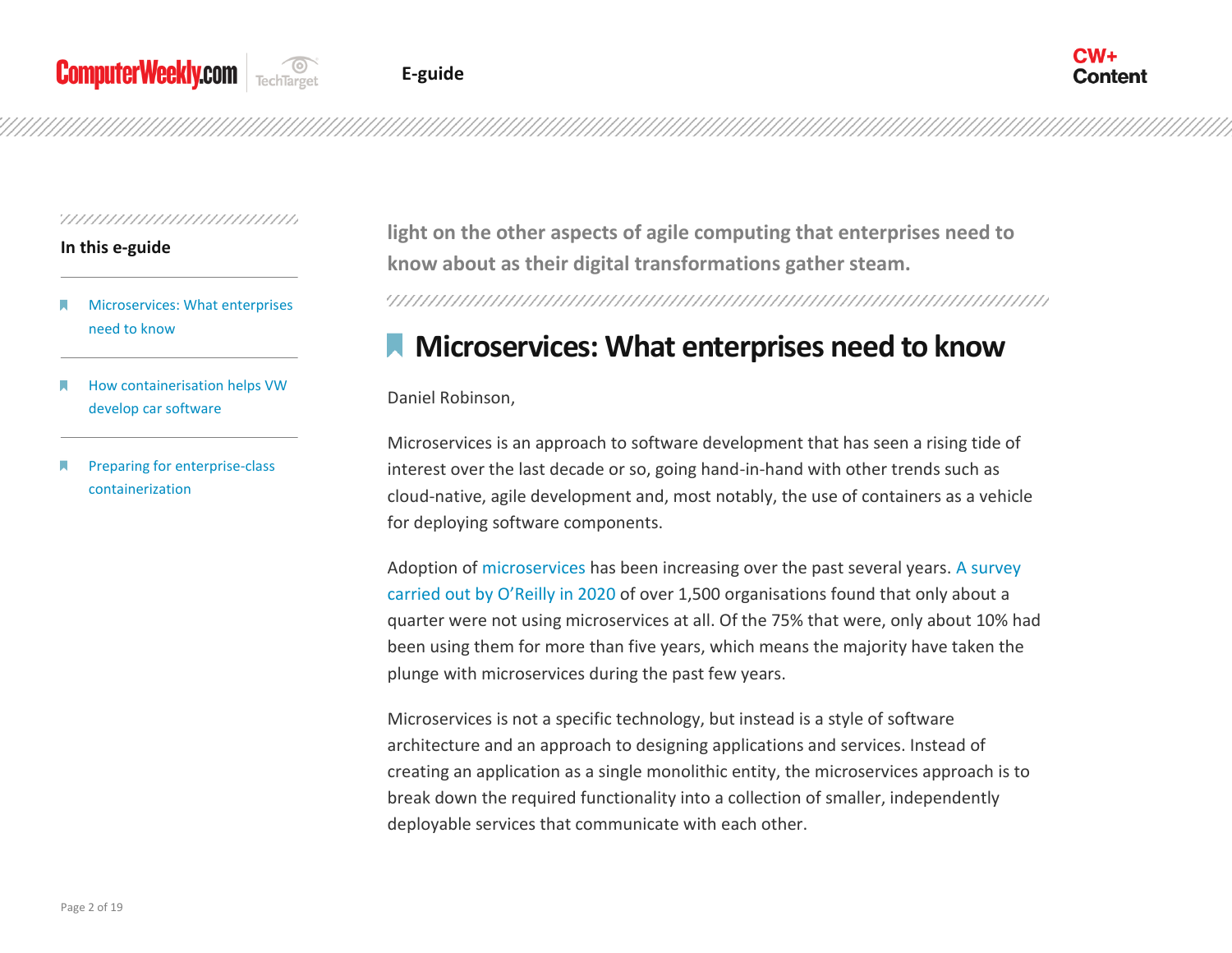

#### **In this e-guide**

- [Microservices: What enterprises](#page-2-0)  [need to know](#page-2-0)
- [How containerisation helps VW](#page-7-0)  [develop car software](#page-7-0)
- [Preparing for enterprise-class](#page-11-0)  [containerization](#page-11-0)

This approach has several advantages, one of which is easier scalability, as the individual components can be scaled independently of each other. Only the parts of the application that might be experiencing high demand, for example, need to be scaled, typically by starting up new instances of that component to balance the workload, rather than scaling the entire application.

Microservices also lends itself to an agile development process, because the smaller size of the component parts makes continuous improvement easier and allows for faster updates to the code. It also makes it possible for different programming languages to be used for different components, as some languages may be better suited to certain kinds of task. Because the component parts are small, it makes it easier for developers to understand the code, which can have a knock-on effect on reliability.

Another advantage is the potential to reduce downtime through better fault isolation. If a single microservice instance fails, it is less likely to bring down the entire application or service as a result.

# **Potential disadvantages**

While there are advantages to a microservices approach, there are also some downsides that organisations need to consider. For example, although the development of each microservice component might be simpler, the application or service in its entirety might become more complex to manage.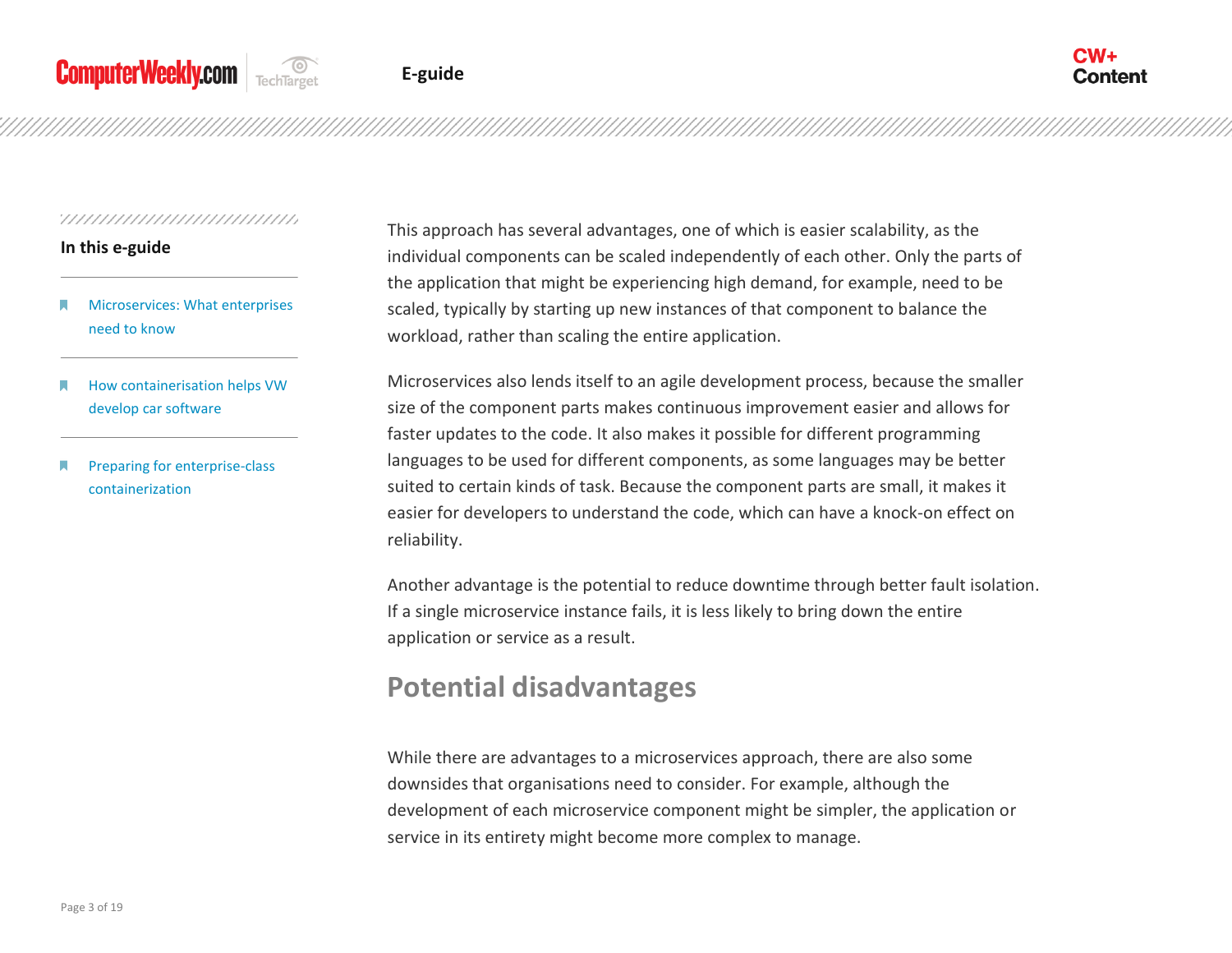

#### **In this e-guide**

- [Microservices: What enterprises](#page-2-0)  [need to know](#page-2-0)
- [How containerisation helps VW](#page-7-0)  [develop car software](#page-7-0)
- [Preparing for enterprise-class](#page-11-0)  [containerization](#page-11-0)

This is especially so with a deployment of any scale, which might involve dozens or hundreds of individual instances of different microservice components. The complexity comes not just from managing the communication between all these separate instances, but monitoring each of them to ensure they are operating within expected parameters, and not consuming more resources than they would normally require, which may indicate there is a problem.

Testing and debugging may also become more of a challenge with microservices, simply because tracing the source of a bug can be more difficult among a web of microservice instances, each with its own set of logs. Testing the entire application can also be tricky, because each microservice can only be tested properly once all the services it is dependent upon have also been tested.

In particular, [monitoring is more important in a microservices deployment,](https://searchitoperations.techtarget.com/tip/Master-containerized-microservices-monitoring) but the distributed nature of the components makes it more complex than traditional applications, which are largely self-contained. The monitoring system has to operate at the level of each individual microservice instance, while at the same time keeping an eye on the web of dependencies between the different components.

The way that microservices operate also has implications for the organisation's infrastructure. Supporting automatic scaling to meet increased demand implies that resources for new microservice instances must be capable of being provisioned by application programming interface (API) calls, which implies a certain level of cloudlike, software-defined infrastructure.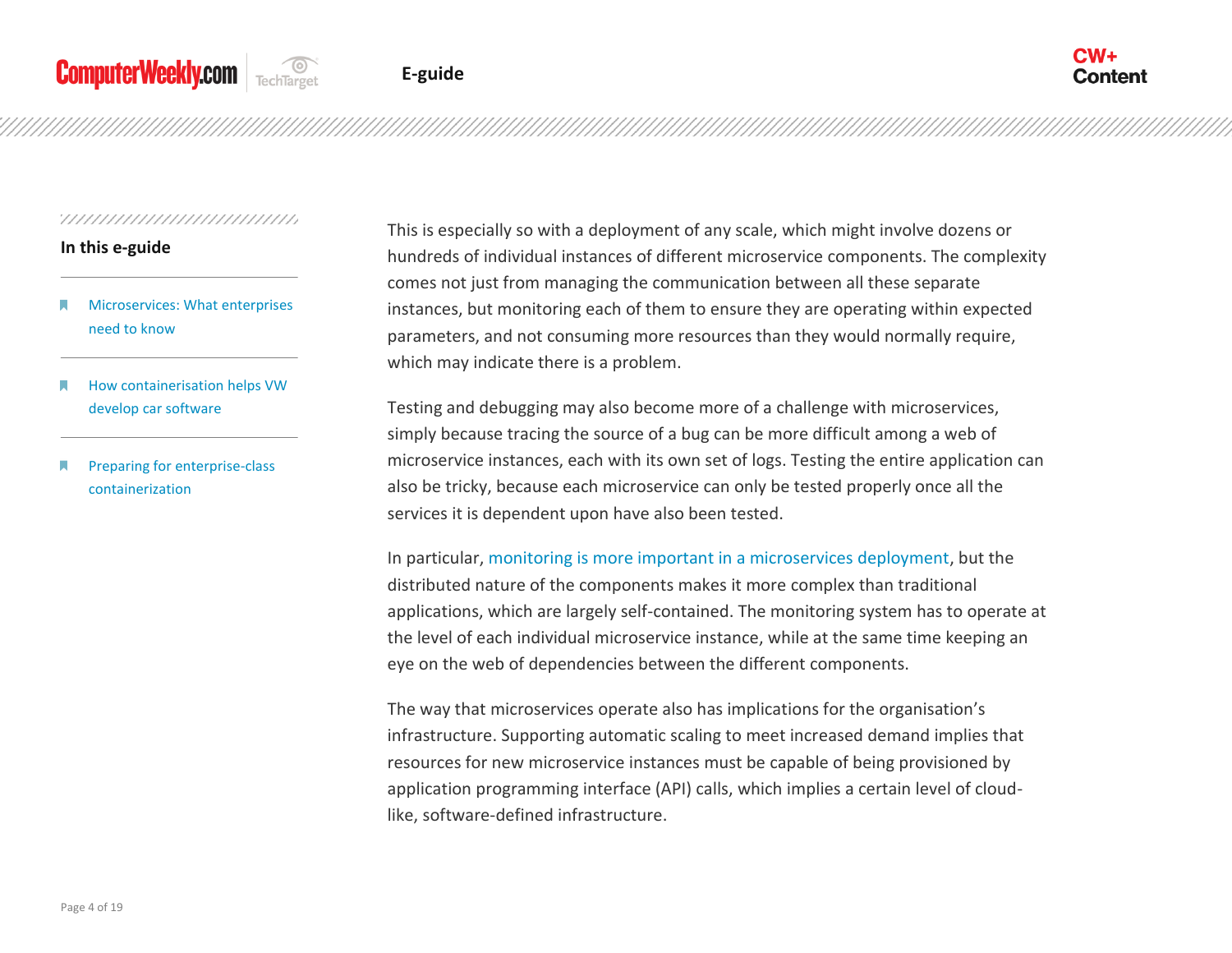

#### **In this e-guide**

- [Microservices: What enterprises](#page-2-0)  [need to know](#page-2-0)
- [How containerisation helps VW](#page-7-0)  [develop car software](#page-7-0)
- [Preparing for enterprise-class](#page-11-0)  [containerization](#page-11-0)

Data can be another thorny issue when building an application or service based on a microservices architecture, or to be more precise, where to store data. This is because each microservice instance is likely to have its own data store, but some applications may call for the ability to access a shared repository. Different services will also have different data storage requirements, with some in the industry saying that a [NoSQL](https://www.computerweekly.com/blog/CW-Developer-Network/Relish-with-Redis-NoSQL-is-mustard-for-microservices)  [database makes the most sense,](https://www.computerweekly.com/blog/CW-Developer-Network/Relish-with-Redis-NoSQL-is-mustard-for-microservices) while others advocate sticking to SQL, if that is what the organisation has already deployed.

There are other differing opinions on this issue, with some experts advising that a single database (but not perhaps a single schema) shared by multiple services is the best approach, because, for one thing, it allows organisations to reuse the procedures they have in place for database backup and restore. Others advise against this, because it creates a potential single point of failure that goes against the microservices ethos.

# **Plan carefully**

What this all means is that the microservices architecture may not suit every organisation, nor every type of application. However, the reasons behind its growing adoption are that microservices make it easier to implement a more agile approach to the deployment of services, which many organisations are now seeking.

"Organisations going down the microservices route tend to be more cutting-edge than the rest," says independent analyst Clive Longbottom. "As such, they will also tend to be more open to thinking of what a move to a new architectural topology needs.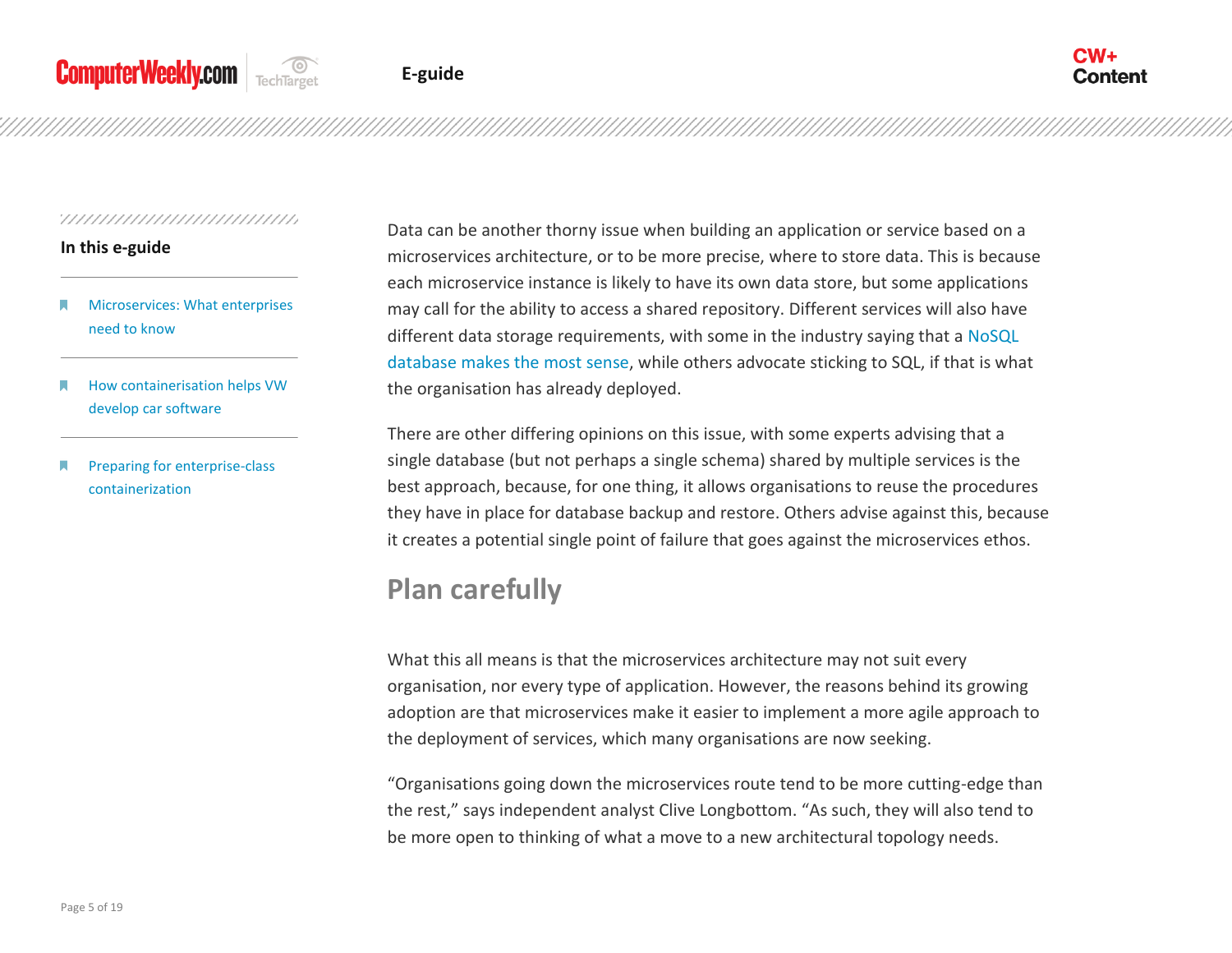#### 

#### **In this e-guide**

- [Microservices: What enterprises](#page-2-0)  [need to know](#page-2-0)
- [How containerisation helps VW](#page-7-0)  [develop car software](#page-7-0)
- [Preparing for enterprise-class](#page-11-0)  [containerization](#page-11-0)

Historically, the majority of changes have been evolutionary: successful microservices architectures are revolutionary, requiring a complete rethink of what is being done."

In other words, microservices might be more suitable to a "green field" deployment that is being built from scratch, rather than organisations trying to refactor or update an existing application.

As already noted, [Docker-](https://searchitoperations.techtarget.com/definition/Docker)style software containers are a technology that has become associated in the minds of many with microservices, although they are just one way of implementing a distributed deployment such as microservices. Other ways might include lightweight virtual machines, or even deploying microservice instances as nonvirtualised code running in a server environment, just like everyday applications. [Serverless computing](https://www.computerweekly.com/feature/Serverless-Weighing-up-the-pros-and-cons-for-enterprises) functions would be another way of implementing microservices.

Containers are perhaps better suited than virtual machines, because they are less resource-heavy, and it is much quicker to spawn a new container instance than spin up a new virtual machine. Containers are also now a relatively mature technology, with a broad ecosystem of tools to support orchestration (such as [Kubernetes\)](https://searchitoperations.techtarget.com/definition/Google-Kubernetes), communications (such as [Istio\)](https://searchapparchitecture.techtarget.com/definition/Istio) and monitoring.

Interestingly, the O'Reilly survey found that a higher-than-average proportion of respondents who reported success with microservices chose to instantiate them using containers, while a higher proportion of respondents who had described their microservices efforts as unsuccessful had not used containers.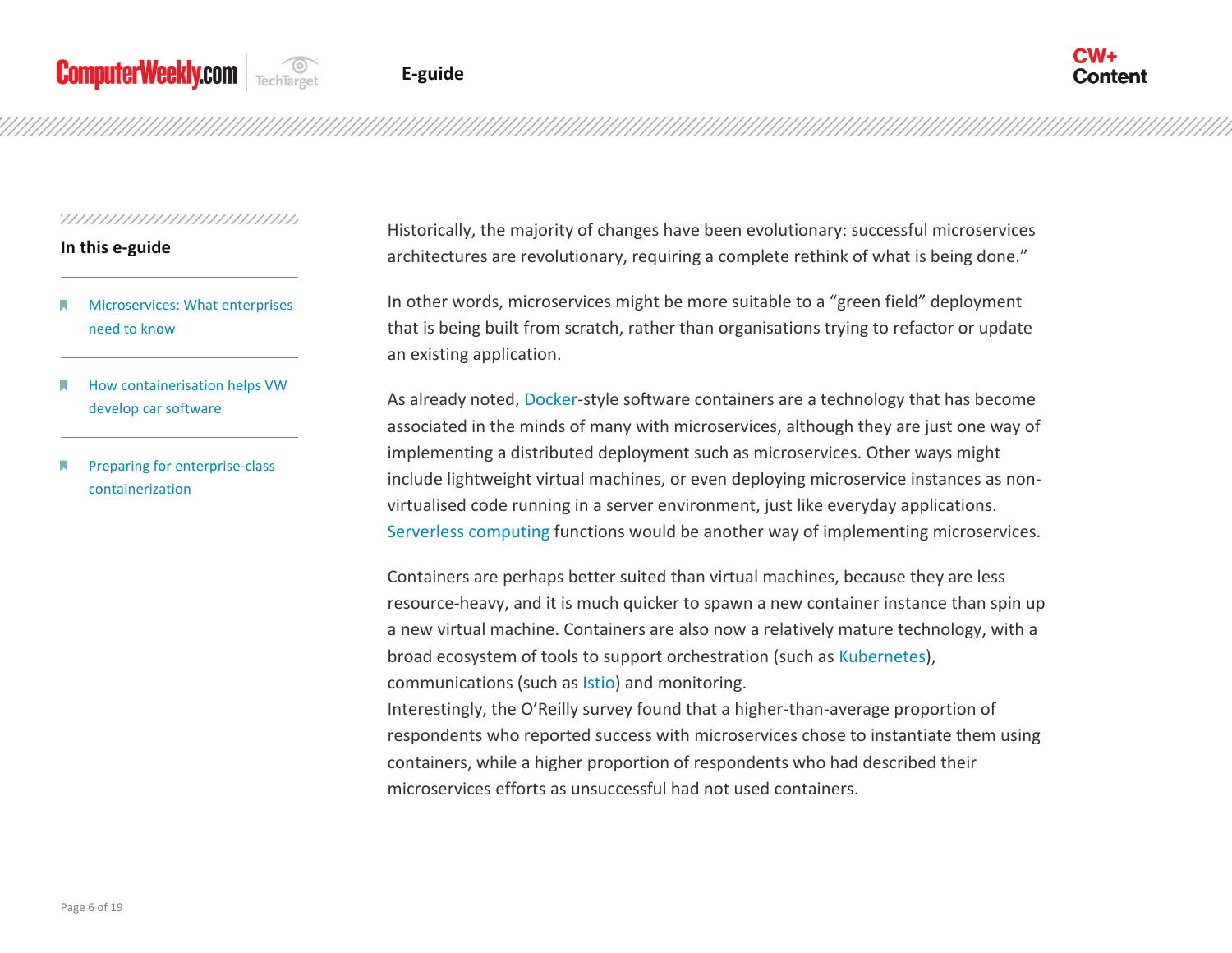

#### **In this e-guide**

- [Microservices: What enterprises](#page-2-0)  [need to know](#page-2-0)
- [How containerisation helps VW](#page-7-0)  [develop car software](#page-7-0)
- [Preparing for enterprise-class](#page-11-0)  [containerization](#page-11-0)

This might suggest that containers are a less risky option when implementing microservices, but again it is more a matter of choosing the right technology for the organisation's specific application and requirements.

"If we just look at a microservice, it is just a functional stub," says Longbottom. "The container should provide the environment the microservice needs, with orchestration and so on managing the provisioning, patching, updating and movement of the microservices as required across the broader platforms."

In other words, building microservices involves a different kind of complexity from traditional, more monolithic application styles. For this reason, it may be regarded as a technology better suited for new-build modern or cloud-native applications, or for organisations overhauling their IT as part of a digital transformation process.

<span id="page-7-0"></span>

# **How containerisation helps VW develop car software**

### Cliff Saran, Managing Editor

A modern car is a mobile server room, comprising many computers that manage and monitor critical parameters to improve safety, fuel efficiency and reduce component failures. There are also computers and embedded controllers for climate control and mechanics such as motorised folding mirrors and the entertainment system.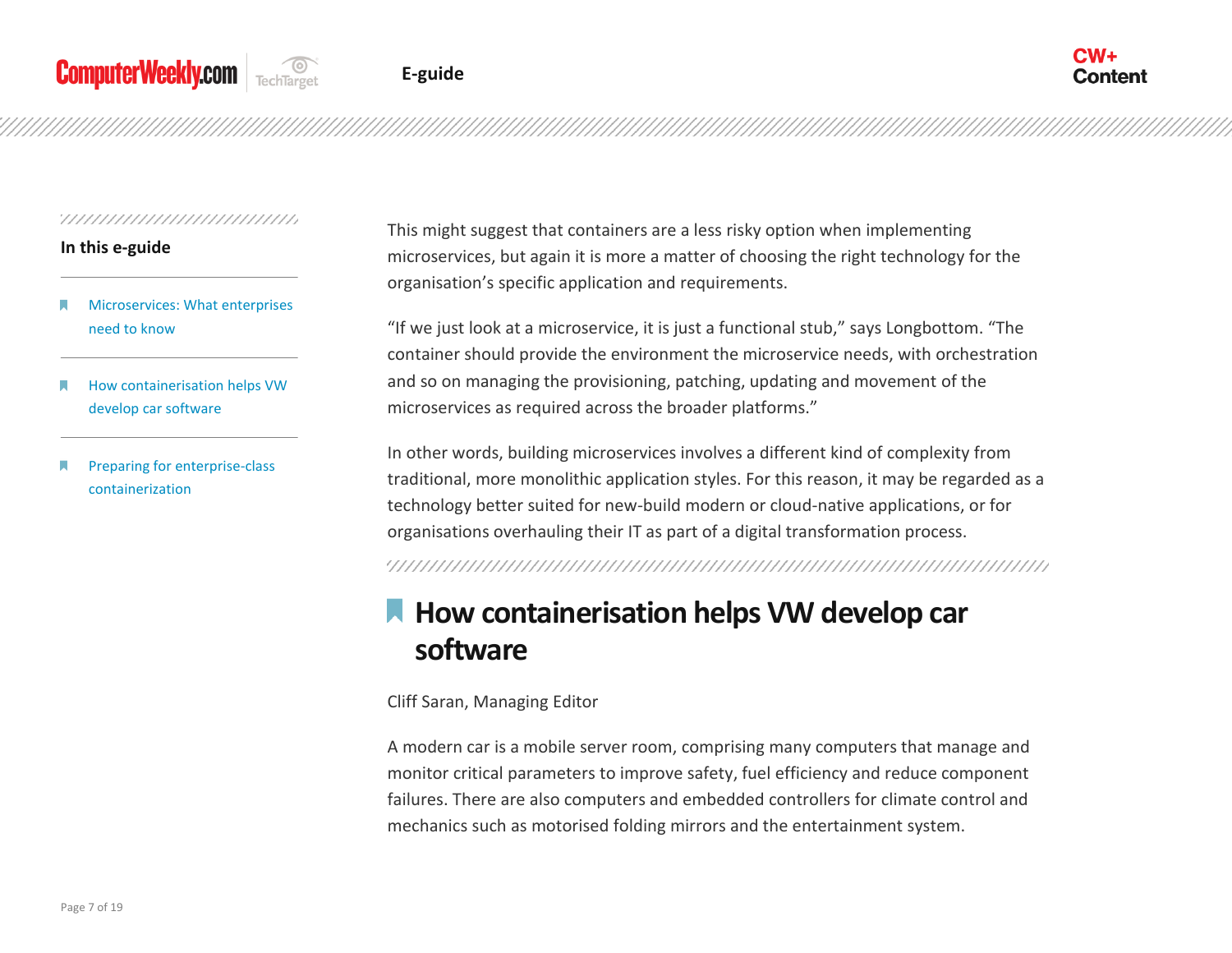#### 

#### **In this e-guide**

- [Microservices: What enterprises](#page-2-0)  [need to know](#page-2-0)
- [How containerisation helps VW](#page-7-0)  [develop car software](#page-7-0)
- [Preparing for enterprise-class](#page-11-0)  [containerization](#page-11-0)

Software developed for these computers not only needs to be tested individually, but [integration testing](https://searchsoftwarequality.techtarget.com/tip/Who-is-responsible-for-integration-testing) is also needed to make sure that any changes or modifications do not negatively affect other systems running in the car. It is a complex software environment that needs to encompass road tests and [digital twins,](https://searchcio.techtarget.com/post/The-mirrored-world-What-are-the-benefits-of-digital-twins) too.

In 2018, global management consulting firm McKinsey noted that the number of lines of software contained in modern cars had grown from about 10 million in 2010 by a factor of 15 to roughly 150 million lines in 2016.

"Snowballing complexity is causing significant software-related quality issues, as evidenced by millions of recent vehicle recalls," warn the authors of McKinsey's *[Rethinking car software and electronics architecture](https://www.mckinsey.com/industries/automotive-and-assembly/our-insights/rethinking-car-software-and-electronics-architecture)* article.

Given that the trend to push more software in automotives is unlikely to recede, Volkswagen (VW) has worked with Red Hat consultants to build its future software integration platform. This platform, based on Red Hat's OpenShift container orchestration system, has been built to enable VW to develop and test new software for electronic control units (ECUs) that provide the car with its processing brain.

"[Containers may take an important role](https://searchsecurity.techtarget.com/feature/Adopting-containers-and-preventing-container-security-risks) in automotive software development," says Marcus Greul, chief product owner of Cariad SE, an automotive technology company which is part of the Volkswagen Group.

"In our case, we use containers for building up scalable test environments in a mixed (virtual and real components) infrastructure. Maybe in the future, we will get the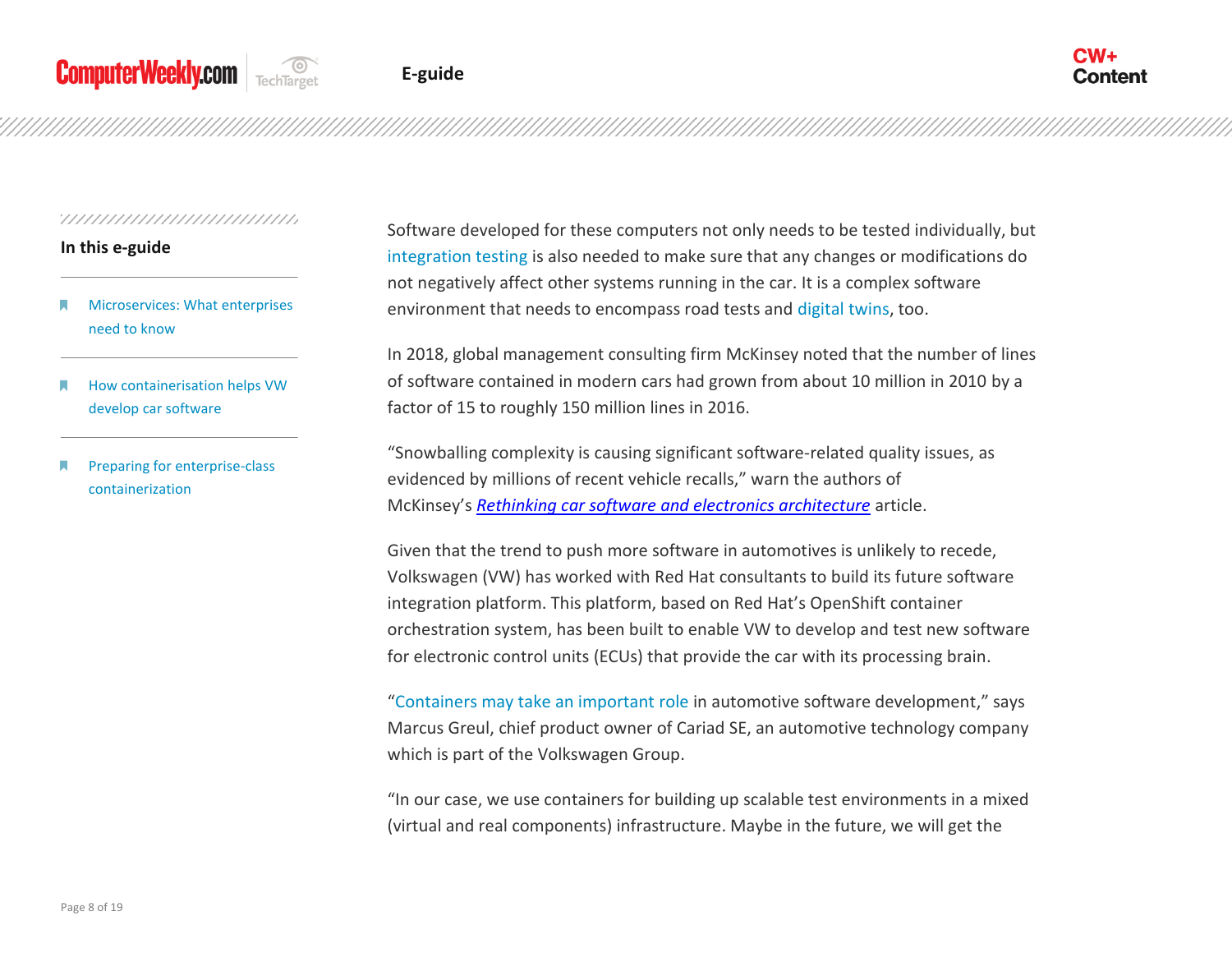

#### 

#### **In this e-guide**

- [Microservices: What enterprises](#page-2-0)  [need to know](#page-2-0)
- [How containerisation helps VW](#page-7-0)  [develop car software](#page-7-0)
- [Preparing for enterprise-class](#page-11-0)  [containerization](#page-11-0)

chance to use these concepts in a vehicle. The chance for using containers for safetyrelevant functions is rather small."

The electric development department, part of VW Group's passenger cars research and development (R&D) department, tests car components such as electric mirrors and ECUs. A vehicle can have as many as 60 ECUs, each of which needs to go through extensive testing.

"Snowballing complexity is causing significant software-related quality issues, as evidenced by millions of recent vehicle recalls"

McKinsey

The ECU is effectively a computer that runs applications. During the setup of a test bench, ECUs must be integrated with model and simulation components. Each time one is updated or added, all related tests must be repeated and integration becomes more complex.

Delays due to a lack of on-demand provisioning for integration test environments was another factor driving the need for VW to update its software testing.

Describing the company's ambition for the new platform, Greul says: "We want to completely standardise and automate the release cycle of software components into our vehicles – including development, testing and deployment – by creating a shared environment for using both virtual and physical components."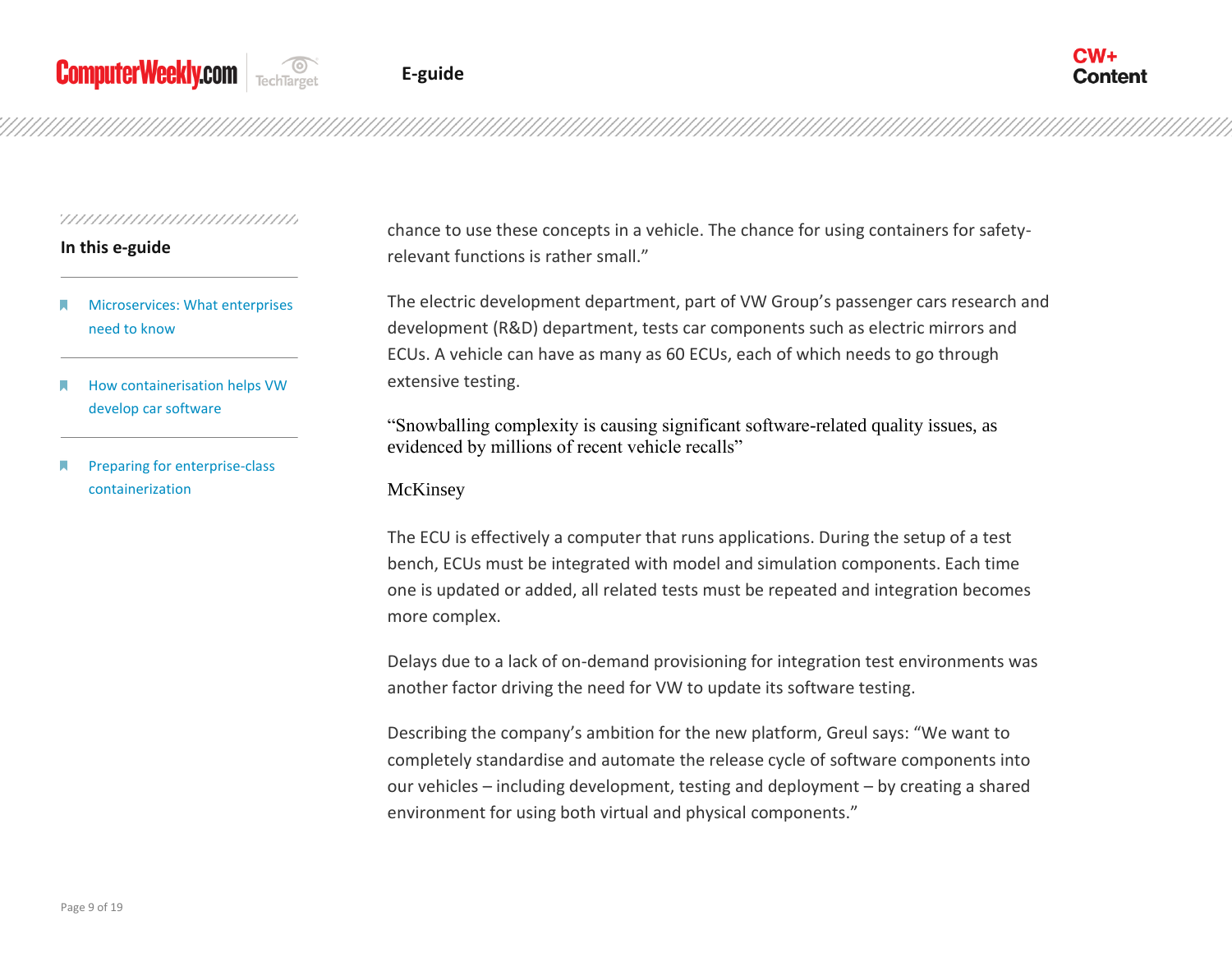

#### **In this e-guide**

- [Microservices: What enterprises](#page-2-0)  [need to know](#page-2-0)
- [How containerisation helps VW](#page-7-0)  [develop car software](#page-7-0)
- [Preparing for enterprise-class](#page-11-0)  [containerization](#page-11-0)

By using [Open Container Initiative](https://searchitoperations.techtarget.com/news/450401019/Open-Container-Initiative-offshoot-pushes-standardization-envelope) models to follow best practices for container formats and runtimes, combined with the standardised infrastructure provided by Red Hat OpenShift, Greul says it is now possible to dynamically link container models to the ECUs, which cuts test bench delivery time from days to hours.

The company runs digital simulations of ECUs in containers using Red Hat OpenShift, an enterprise [Kubernetes container platform](https://www.computerweekly.com/news/252489047/Nutanix-bolsters-Kubernetes-playbook-with-managed-service). "There are different kinds of 'virtual ECUs' available. You can run the whole software stack on an emulated ECU, you can run single software components or modules on a sufficient runtime environment or just a model that behaves like the ECU," adds Greul.

The company plans to connect the results of its integration tests with the results it gets from road tests. "For getting best performance and speed during test cycles, we are testing both in parallel," he adds.

He says Volkswagen is about to use [digital twins running](https://searcherp.techtarget.com/feature/GE-Digital-CTO-on-data-AI-role-in-digital-twin-applications) on OpenShift on each of its vehicle platforms, each model and each equipment line, which are currently not managed by OpenShift.

Discussing the lifetime ownership of cars, and how automotive manufacturers such as Volkswagen will need to continue providing support for owners of their vehicles for many years in the second-hand market, Greul says: "We are strictly heading for overthe-air updates, thus testing gets more relevant for providing quick updates for customers during vehicle lifetimes."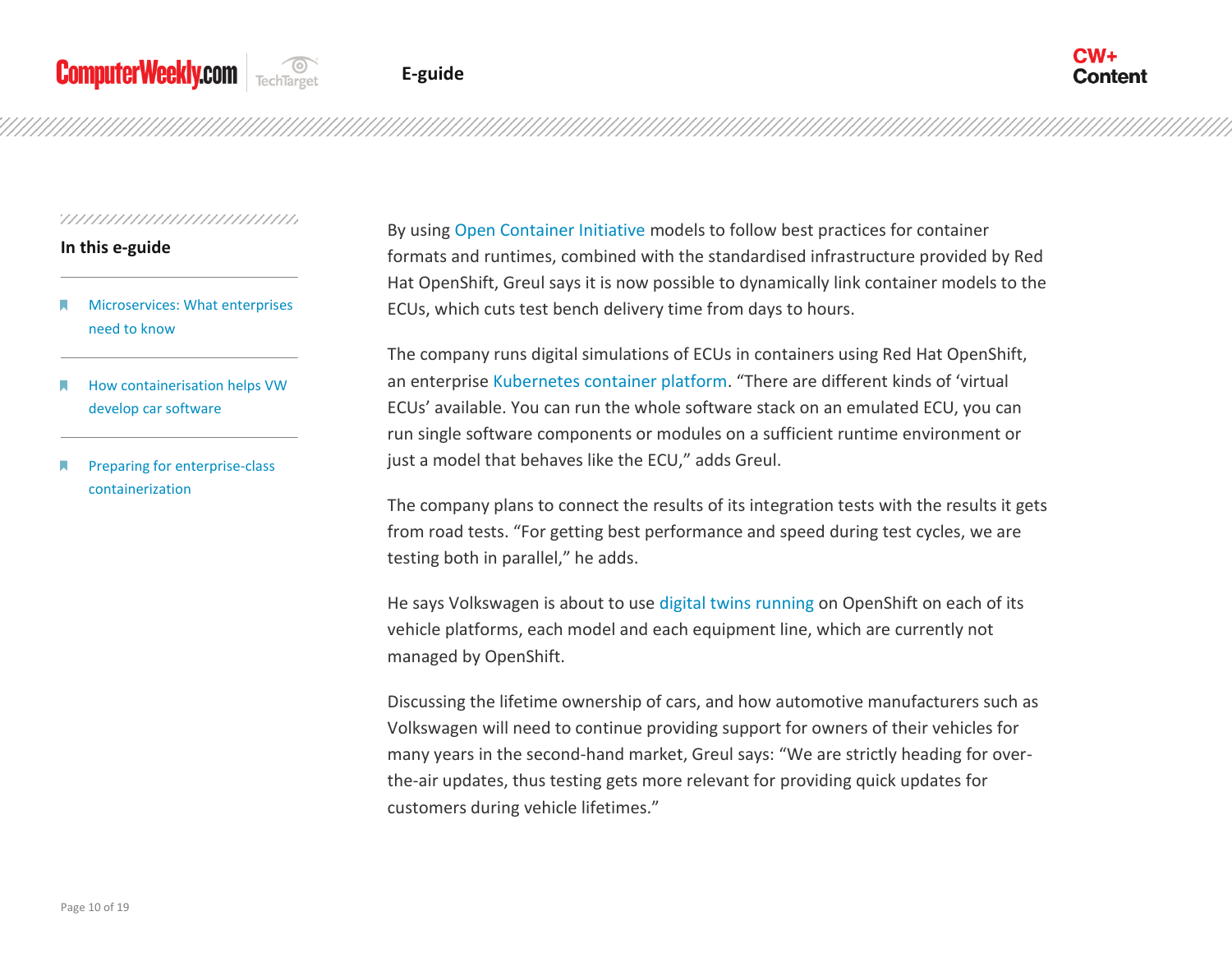

#### **In this e-guide**

- [Microservices: What enterprises](#page-2-0)  [need to know](#page-2-0)
- [How containerisation helps VW](#page-7-0)  [develop car software](#page-7-0)
- [Preparing for enterprise-class](#page-11-0)  [containerization](#page-11-0)

Volkswagen uses Dell servers for hosting its on-premise OpenShift container platform. Greul says the servers must be certified both to run OpenShift and provide the hardware specification in terms of processor cores, memory, storage and GPU to support the workloads Volkswagen needs to run.

To support specialist hardware such as vehicle ECUs on an OpenShift cluster, Greul says the hardware needs to be described as a Kubernetes resource, also known as a [custom](https://kubernetes.io/docs/concepts/extend-kubernetes/api-extension/custom-resources/)  [resource definition](https://kubernetes.io/docs/concepts/extend-kubernetes/api-extension/custom-resources/) (CRD).

The new IT architecture includes several other Red Hat technologies. Red Hat Quay is used as a private container registry for OpenShift, which stores, builds and deploys container images. Red Hat Runtimes provide the tools the company needs to develop and maintain cloud-native applications. Messaging is managed by Red Hat AMQ and Red Hat Virtualisation provides a software-defined platform to run virtualised workloads on [Red Hat Enterprise Linux.](https://searchdatacenter.techtarget.com/news/252499892/Red-Hat-Enterprise-Linux-84-doubles-down-on-edge-computing)

<span id="page-11-0"></span>

# **Preparing for enterprise-class containerisation**

Adrian Bridgwater,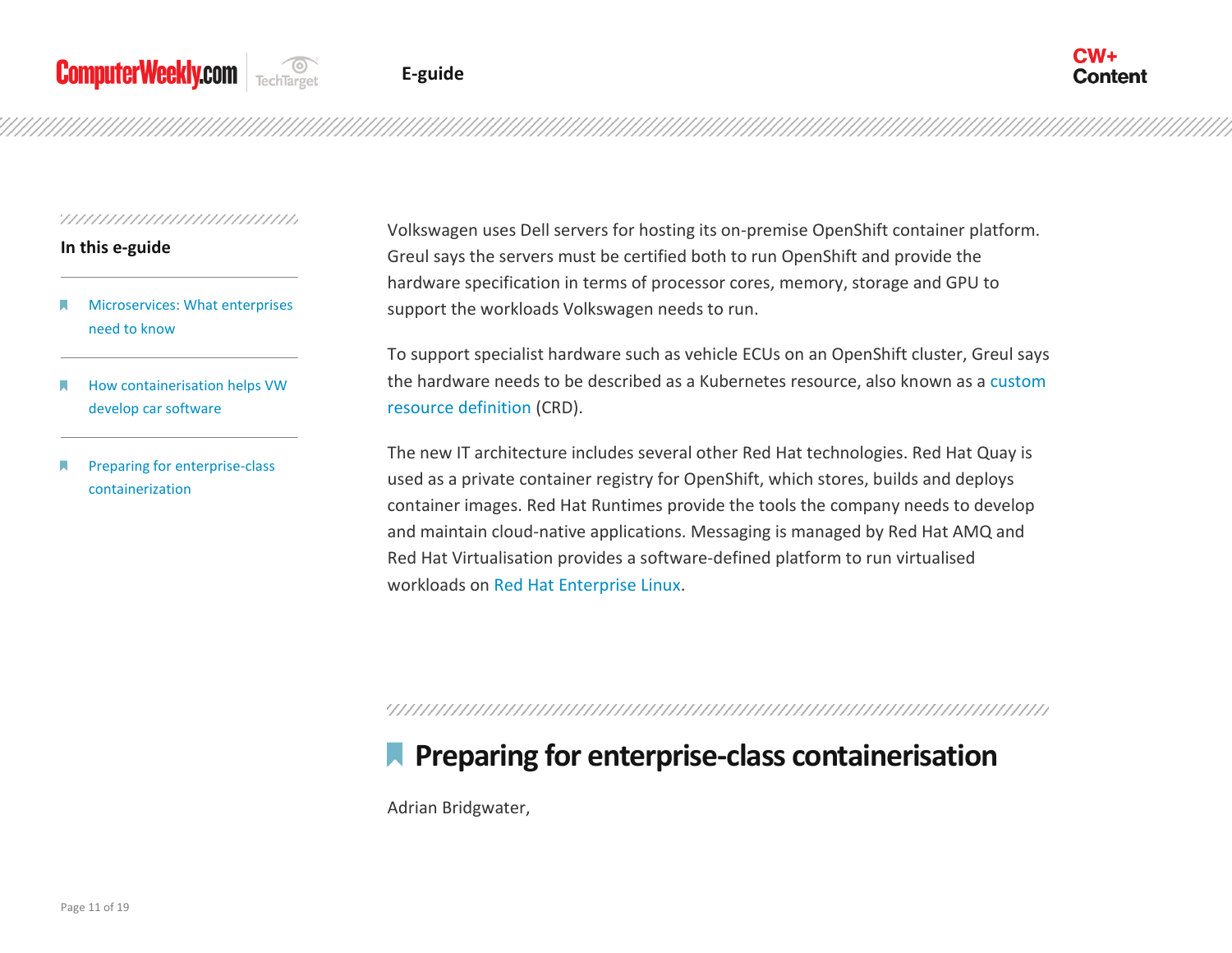

#### **In this e-guide**

- [Microservices: What enterprises](#page-2-0)  [need to know](#page-2-0)
- [How containerisation helps VW](#page-7-0)  [develop car software](#page-7-0)
- [Preparing for enterprise-class](#page-11-0)  [containerization](#page-11-0)

Despite the option to move essentially ephemeral computing resources and data between public, private and hybrid clouds, there is still an all-encompassing push to deploy unmodified monolithic applications in virtual machines (VMs) running on public cloud infrastructure.

However, it is more efficient to break down an application into functional blocks, each of which runs in its own container. The Computer Weekly Developer's Network (CWDN) asked industry experts about the modern trends, dynamics and challenges facing organisations as they migrate to the micro-engineering software world of [containerisation.](https://searchcloudsecurity.techtarget.com/feature/Cloud-containers-what-they-are-and-how-they-work)

Unlike VMs, containers share the underlying operating system (OS) and kernel, which means a single OS environment can support multiple containers. Put simply, containers can be seen as virtualisation at the process (or application) level, rather than at the OS level.

Those essential computing resources include core processing power, memory, data storage and input/output (I/O) provisioning, plus all the modern incremental "new age" functions and services, such as big data analytics engine calls, artificial intelligence (AI) brainpower and various forms of automation.

Although the move to containers provides more modular composability, the trade-off is a more complex interconnected set of computing resources that need to be managed, maintained and orchestrated. Despite the popularisation of [Kubernetes](https://www.computerweekly.com/ehandbook/Kubernetes-What-enterprises-need-to-know) and the entire ecosystem of so-called "observability" technologies, knowing the health,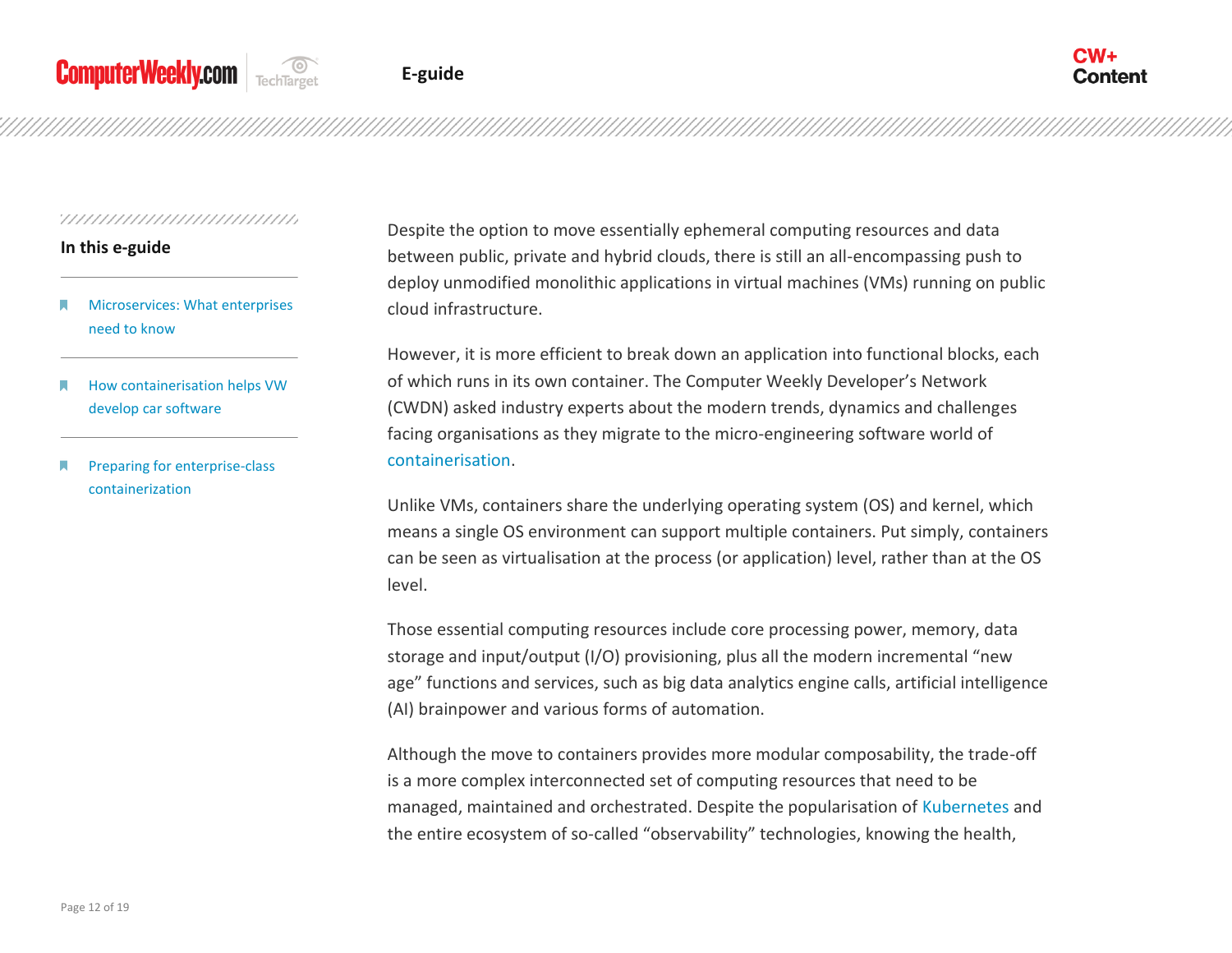

#### **In this e-guide**

- [Microservices: What enterprises](#page-2-0)  [need to know](#page-2-0)
- [How containerisation helps VW](#page-7-0)  [develop car software](#page-7-0)
- [Preparing for enterprise-class](#page-11-0)  [containerization](#page-11-0)

function and wider state of every deployed container concurrently is not always straightforward.

# **Migrating to containers**

"The question I am often asked is how best to migrate applications from a VM environment to containers," says Lei Zhang, tech lead and engineering manager of Alibaba's cloud-native application management system, Alibaba Cloud Intelligence. "Every customer is trying to build a Kubernetes environment, and the ways to do it can seem complex. However, there is a range of methods, tools and best practice available for them to use."

Zhang recommends that the first thing organisations looking to containerise their VM stack should do is create a clear migration plan. This involves breaking the migration into steps, beginning with the most stable applications, for example their website, and leaving the more complex applications until the container stack is more mature.

According to [Lewis Marshall, technology](https://www.computerweekly.com/blog/Open-Source-Insider/Containerisation-in-the-enterprise-Appvia-Immutable-truths-to-unplug-the-cost-sinkers) evangelist at Appvia, the mitigation of risk alone is a huge benefit that seemingly makes the decision to containerise legacy systems easier to make. "Using inherently immutable containers with your legacy systems is an opportunity to remove the bad habits, processes and operational practices that exist with systems that have to be upgraded in place, and are therefore non-immutable," he says.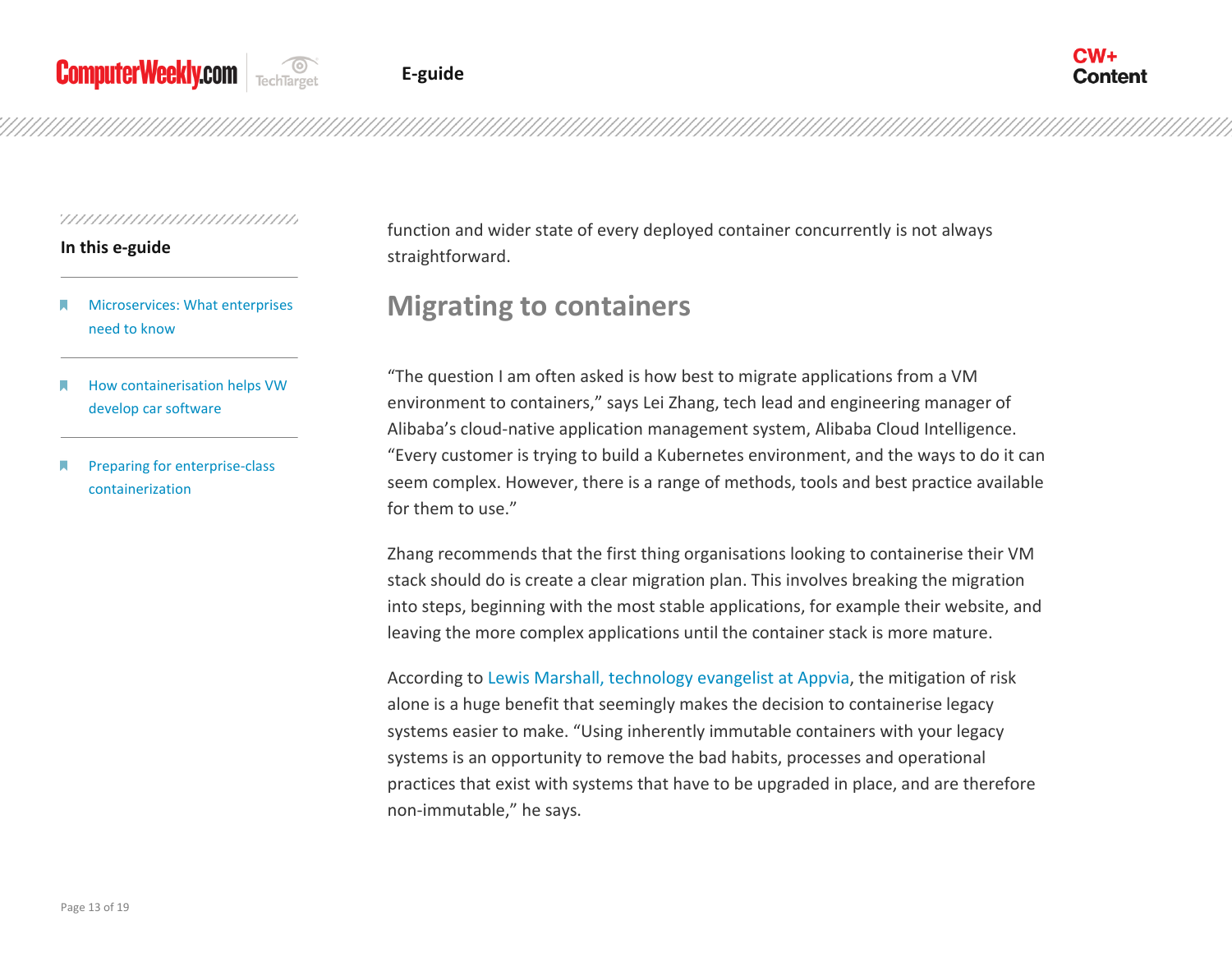#### **In this e-guide**

- [Microservices: What enterprises](#page-2-0)  [need to know](#page-2-0)
- [How containerisation helps VW](#page-7-0)  [develop car software](#page-7-0)
- [Preparing for enterprise-class](#page-11-0)  [containerization](#page-11-0)

# **Three quick wins of rehosting**

By breaking the containerisation process into manageable pieces sorted out by complexity, you can begin to prioritise quick wins and create a longer-term strategy, says [Jiani Zhang, president of the alliance and industrial business unit at Persistent](https://www.computerweekly.com/blog/Open-Source-Insider/Containerisation-in-the-enterprise-Persistent-Systems-A-spectrum-approach-to-containerising-lega)  [Systems.](https://www.computerweekly.com/blog/Open-Source-Insider/Containerisation-in-the-enterprise-Persistent-Systems-A-spectrum-approach-to-containerising-lega) Here are three steps she suggests IT decision-makers should consider when looking at containerisation:

- **Rehosting:** Look to apply the simplest containerisation technique possible to get quick wins early. Rehosting, otherwise known as the lift-and-shift method, is the easiest way to containerise your legacy application and move it to the cloud. Rehosting can dramatically increase return on investment in a short time. Not all applications can be rehosted, but the earlier you start, the longer you can enjoy the benefits while you spend time on the more difficult tasks.
- **Refactoring:** Refactoring is certainly more time-consuming than rehosting, but by isolating individual pieces of legacy applications into containerised microservices, you can get the benefits of moving the most important aspects of the application without having to refactor the entire codebase. From a time and effort standpoint, it often makes sense to only move the most important components, rather than the entire application. One practical example of this is by refactoring a legacy application's storage mechanism, such as the logs or user files. This will allow you to run the application in the container without losing any data, but also without moving everything into the container.
- **Rebuild:** Sometimes you have to cut your losses and rebuild an application that has passed its shelf life. Although this is time-consuming, these are often the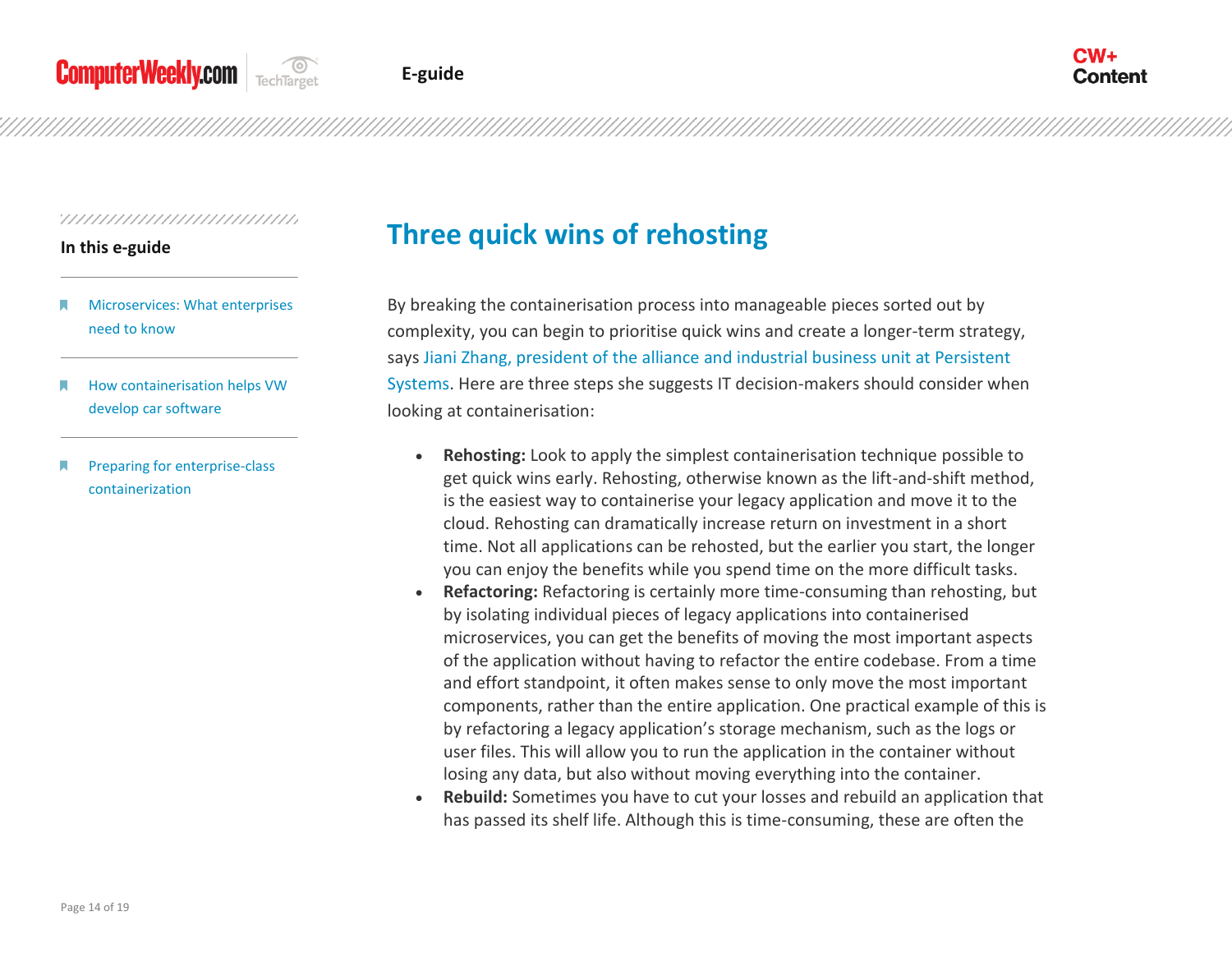

#### **In this e-guide**

- [Microservices: What enterprises](#page-2-0)  [need to know](#page-2-0)
- [How containerisation helps VW](#page-7-0)  [develop car software](#page-7-0)
- [Preparing for enterprise-class](#page-11-0)  [containerization](#page-11-0)

most expensive and least productive applications running on your system, and the work can pay off in the long run.

In Marshall's experience, containers have the capacity to increase security while decreasing operating and maintenance costs. For instance, some legacy systems have a lot of manual operational activities, which makes any sort of update incredibly labourintensive and fraught with risk.

Marshall recommends that IT administrators try to ensure that the cost of operating legacy systems trends downwards, towards zero. "If your system is a cost sink while adding limited business value, then updating or upgrading it should become your priority," he says. "If your system is dependent on a few individuals who regularly put in lots of overtime to 'keep the lights on', that should be a huge red flag.

"It is also worth remembering that as a system ages, it generally becomes more expensive to maintain and the security and instability risks rise."

## **Challenges of containerisation**

The immutable nature of container-based services, which can be deleted and redeployed when a new update is available, highlights the flexibility and scale they present. But, as [Bola Rotibi, research director CCS Insight,](https://www.computerweekly.com/opinion/Containers-Learning-from-the-pioneers) pointed out in a recent Computer Weekly article, while containers may come and go, there will be critical data that must remain accessible and with relevant controls applied.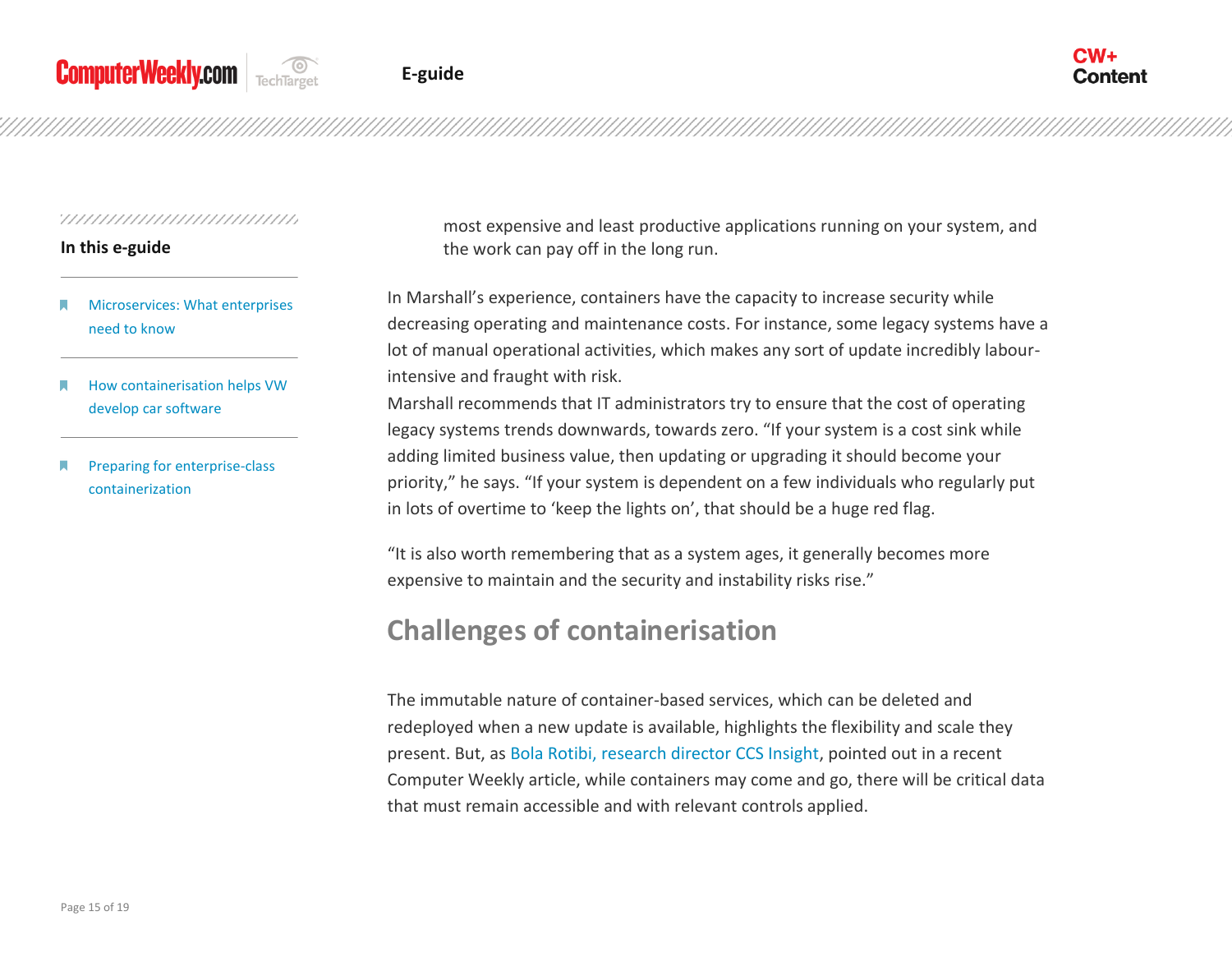#### 

#### **In this e-guide**

- [Microservices: What enterprises](#page-2-0)  [need to know](#page-2-0)
- [How containerisation helps VW](#page-7-0)  [develop car software](#page-7-0)
- [Preparing for enterprise-class](#page-11-0)  [containerization](#page-11-0)

She says: "For the growing number of developers embracing the container model, physical computer storage facilities can no longer be someone else's concern. Developers will need to become involved in provisioning storage assets with containers. Being adept with modern data storage as well as the physical storage layer is vital to data-driven organisations."

[Douglas Fallstrom, vice-president of product and operations at Hammerspace,](https://www.computerweekly.com/blog/Open-Source-Insider/Containerisation-in-the-enterprise-Hammerspace-Portable-potential-in-storageless-data) says applications need to be aware of the infrastructure and where data is located. This, he warns, adds to the overall complexity of containerisation and contributes to the need to reconfigure applications if something changes. Also, the idea of data storage is not strictly compatible with the philosophy of cloud-native workloads.

"Just as compute has gone serverless to simplify orchestration, we need data to go storageless so that applications can access their data without knowing anything about the infrastructure running underneath," he says.

"When we talk about storageless data, what we are really saying is that data management should be self-served from any site or any cloud and let automation optimise the serving and protection of data without putting a call into IT."

From a data management perspective, databases are generally not built to run in a cloud-native architecture. According to [Jim Walker, vice-president of product](https://www.computerweekly.com/blog/Open-Source-Insider/Containerisation-in-the-enterprise-Cockroach-Labs-The-legacy-impedance-mismatch)  [marketing at Cockroach Labs,](https://www.computerweekly.com/blog/Open-Source-Insider/Containerisation-in-the-enterprise-Cockroach-Labs-The-legacy-impedance-mismatch) management of a legacy database on modern infrastructure such as Kubernetes is very difficult. He says many organisations choose to run their databases alongside the scale-out environment provided by Kubernetes.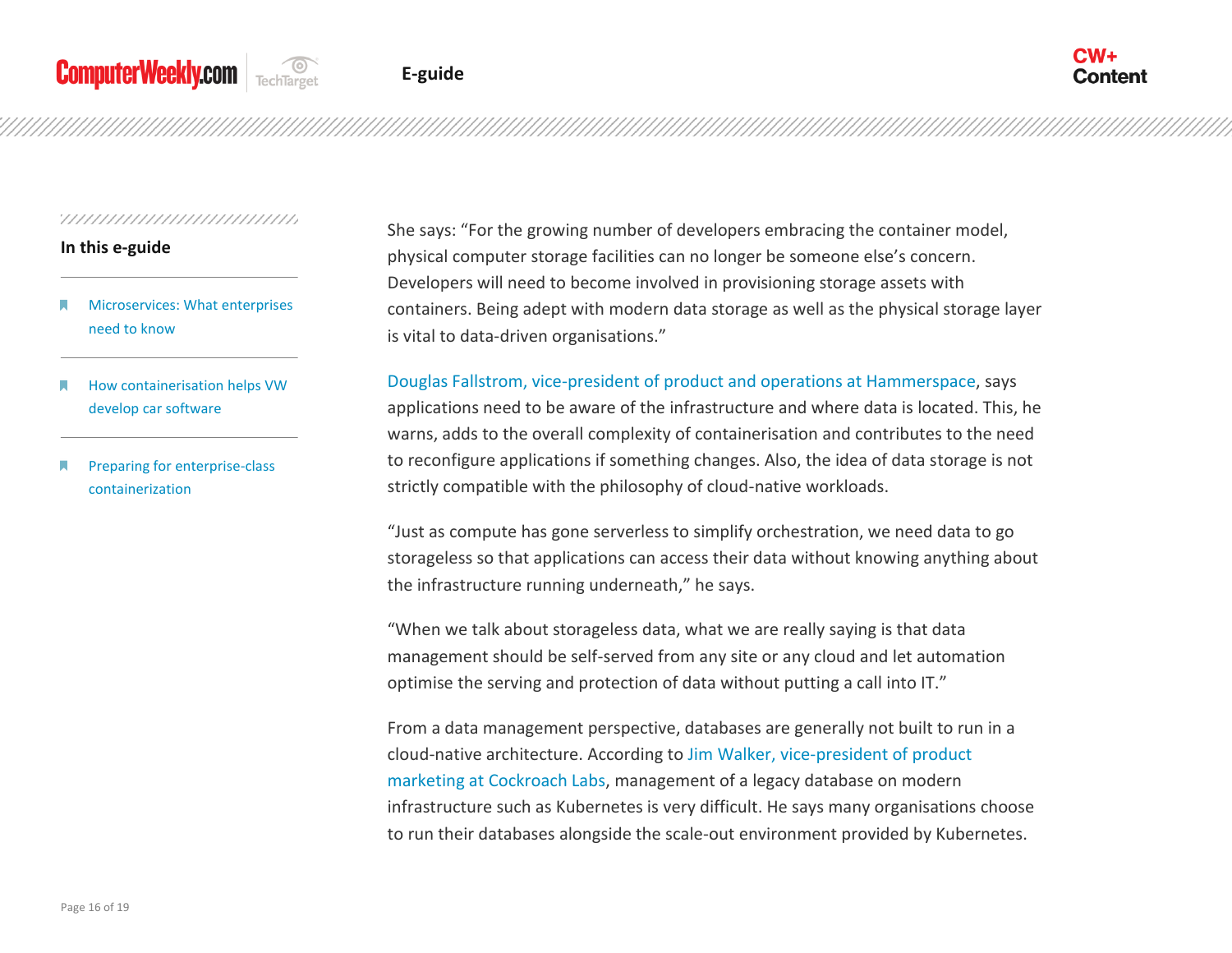#### 

#### **In this e-guide**

- [Microservices: What enterprises](#page-2-0)  [need to know](#page-2-0)
- [How containerisation helps VW](#page-7-0)  [develop car software](#page-7-0)
- [Preparing for enterprise-class](#page-11-0)  [containerization](#page-11-0)

"This often creates a bottleneck, or worse, a single point of failure for the application," he adds. "Running a NoSQL database on Kubernetes is better aligned, but you will still experience transactional consistency issues."

Without addressing this issue with the database, Walker believes that software developers building cloud-native applications only get a fraction of the value offered by containers and orchestration. "We've seen great momentum in Kubernetes adoption, but it was originally designed for stateless workloads," he says. "Adoption has been held back as a result. The real push to adoption will occur as we build out dataintensive workloads to Kubernetes."

## **Management considerations**

Beyond the challenges of taking a cloud-native approach to legacy IT modernisation, containers also offer IT departments a way to rethink their software development pipeline. More and more companies are adopting containers, as well as Kubernetes, to manage their implementations, say[s Sergey Pronin, product owner at open source](https://www.computerweekly.com/blog/Open-Source-Insider/Containerisation-in-the-enterprise-Percona-Dont-leave-container-costs-to-cluster-luck)  [database company Percona.](https://www.computerweekly.com/blog/Open-Source-Insider/Containerisation-in-the-enterprise-Percona-Dont-leave-container-costs-to-cluster-luck)

"Containers work well in the software development pipeline and make delivery easier," he says. "After a while, containerised applications move into production, Kubernetes takes care of the management side and everyone is happy."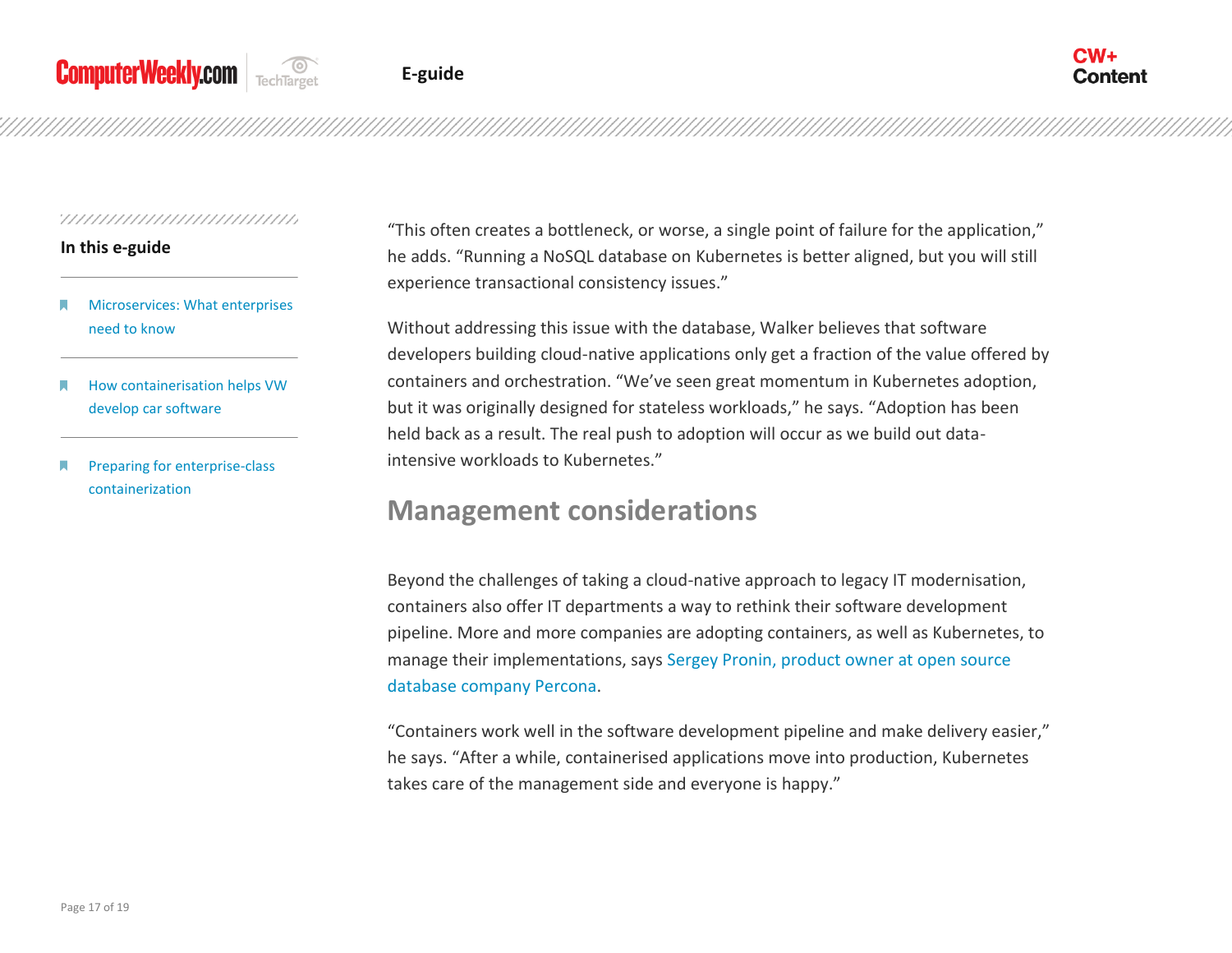#### 

#### **In this e-guide**

- [Microservices: What enterprises](#page-2-0)  [need to know](#page-2-0)
- [How containerisation helps VW](#page-7-0)  [develop car software](#page-7-0)
- [Preparing for enterprise-class](#page-11-0)  [containerization](#page-11-0)

Thanks to Kubernetes, applications can be programmatically scale up and down to handle peaks in usage by dynamically handling processor, memory, network and storage requirements, he adds.

However, while the software engineering teams have done their bit by setting up autoscalers in Kubernetes to make applications more available and resilient, Pronin warns that IT departments may find their cloud bills starting to snowball.

For example, an AWS Elastic Block Storage user will pay for 10TB of provisioned EBS volumes even if only 1TB is really used. This can lead to sky-high cloud costs. "Each container will have its starting resource requirements reserved, so overestimating how much you are likely to need can add a substantial amount to your bill over time," says Pronin.

As IT departments migrate more workloads into containers and put them into production, they will eventually need to manage multiple clusters of containers. This makes it important for IT departments to track container usage and spend levels in order to get a better picture of where the money is going.

# **Getting more CW+ exclusive content**

As a CW+ member, you have access to TechTarget's entire portfolio of 140+ websites. CW+ access directs you to previously unavailable "platinum members-only resources" that are guaranteed to save you the time and effort of having to track such premium